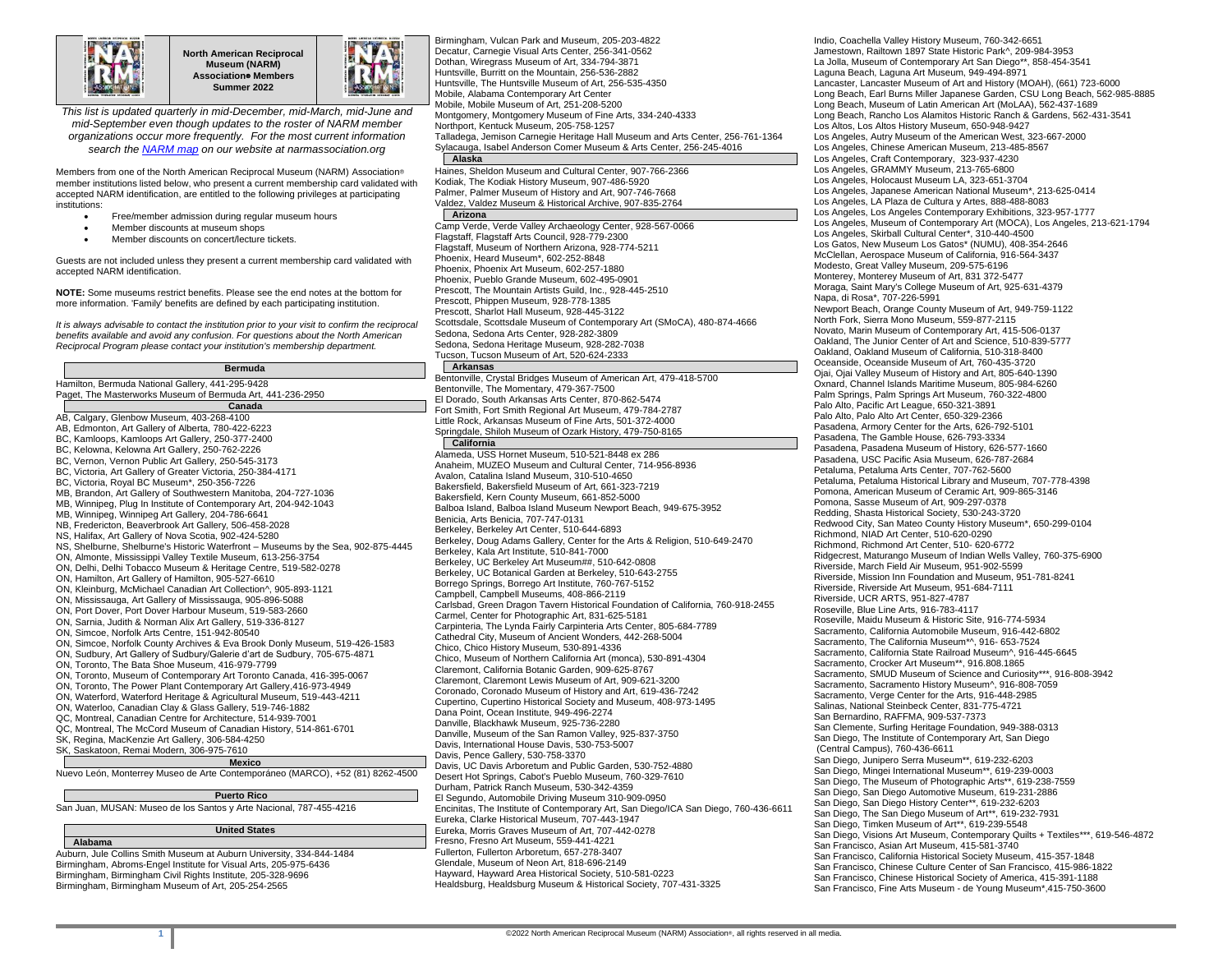San Francisco, Fine Arts Museums - Legion of Honor (Lincoln Park) \*, 415-750-3600 San Francisco, GLBT Historical Society, 415-621-1107 San Francisco, Letterform Archive, 415-802-7485 San Francisco, Museum of Craft and Design\*, 415-773-0303 San Francisco, Museum of the African Diaspora, 415-358-7200 San Francisco, San Francisco Women Artists Gallery, 415-440-7392 San Francisco, Tenderloin Museum, 415-351-1912 San Francisco, USS Pampanito, 415-775-1943 San Francisco, The Walt Disney Family Museum\*, 415-345-6800 San Francisco, Yerba Buena Center for the Arts, 415-978-2700 San Jose, San Jose Institute of Contemporary Art, 408-283-8155 San Jose, San Jose Museum of Art, 408-271-6840 San Jose, San Jose Museum of Quilts & Textiles, 408-971-0323 San Luis Obispo, San Luis Obispo Museum of Art, 805-543-8562 San Rafael, Marin History Museum, 415-454-8538 Santa Ana, Bowers Museum\*, 714-567-3600 Santa Ana, Orange County Museum of Art, 949-759-1122 Santa Barbara, Santa Barbara Historical Museum, 805-966-1601 Santa Barbara, Museum of Contemporary Art Santa Barbara, 805-966-5373 Santa Barbara, Santa Barbara Museum of Art, 805-963-4364 Santa Barbara, Westmont Ridley-Tree Museum of Art, 805-565-6162 Santa Clara, de Saisset Museum, 408-554-4528 Santa Clara, Triton Museum of Art, 408-247-3754 Santa Cruz, Santa Cruz Art League, 831-426-5787 Santa Cruz, Santa Cruz Museum of Art & History, 831-429-1964 Santa Cruz, Seymour Marine Discovery Center, 831-459-3800 Santa Cruz, UC Santa Cruz Arboretum & Botanic Garden, 831-502-2998 Santa Paula, Museum of Ventura County's Agriculture Museum, 805-525-3100 Santa Rosa, Charles M. Schulz Museum, 707-579-4452 Santa Rosa, Museums of Sonoma County\*, 707-579-1500 Santa Ynez, Santa Ynez Valley Historical Museum, 760-918-2455 Saratoga, Saratoga Historical Foundation, 408-867-4311 Sonoma, Sonoma Valley Museum of Art, 707-939-7862 Solvang, Wildling Museum of Art & Nature, 805-688-1082 Stanford, Cantor Arts Center at Stanford University, 650-723-4177 Stockton, The Haggin Museum, 209-940-6330 Stockton, San Joaquin County Historical Society & Museum, 209-331-2055 Sunnyvale, Sunnyvale Heritage Park Museum, 408-749-0220 Sutter Creek, Knight Foundry, 209-560-6160 Turlock, Carnegie Arts Center, 209-632-5761 Ukiah, Grace Hudson Museum & Sun House, 707-467-2836 Ventura, Museum of Ventura County, 805-653-0323 Walnut Creek, Ruth Bancroft Garden, 925-944-9352 Watsonville, Pajaro Valley Arts, 831-722-3062 Weaverville, Highland Art Center, 530-623-5111 Woodland, California Agriculture Museum, 530-666-9700 Woodland, YoloArts/Yolo County Arts Council, 530-309-6464 Yountville, Napa Valley Museum, 707-944-0500

# **Colorado**

Aspen, Aspen Art Museum, 970-925-8050 Boulder, Boulder Museum of Contemporary Art, 303-443-2122 Boulder, The Colorado Chautauqua, 303-442-3282 Boulder, CU Art Museum, University of Colorado at Boulder, 303-492-8300 Boulder, east window Boulder, Museum of Boulder, 303-449-3464 Cedaredge, Grand Mesa Arts & Events Center, 970-856-9195 Colorado Springs, Colorado Springs Fine Arts Center at Colorado College, 719-634-5581 Denver, Molly Brown House Museum, 303-832-4092 Denver, Museum of Contemporary Art Denver, 303-298-7554 Durango, Durango Arts Center, 970-259-2606 Estes Park, Stanley Home Museum & Education Center, 970-415-0139 Evergreen, Center for the Arts Evergreen, 303-674-0056 Farmington, Stanley-Whitman House, 860-677-9222 Fort Collins, Museum of Art | Fort Collins, 970-482-2787 Fort Collins, Poudre Landmarks Foundation, 970-221-0533 Georgetown, Historic Georgetown, Inc. Hamill House Museum, 303-569-2840 Golden, Colorado Railroad Museum, 303-279-4591 Golden, Foothills Art Center, 303-279-3922 Golden, Golden History Museum & Park, 303-278-3557 Grand Junction, Western Colorado Center for the Arts (The Art Center), 970-243-7337x2 Leadville, National Mining Hall of Fame and Museum, 719-486-1229 Longmont, Longmont Museum, 303-651-8374 Loveland, Loveland Museum, 970-962-2410 Morrison, Dinosaur Ridge, 303-697-3466 **Connecticut**

Essex, Connecticut River Museum, 860-767-8269 Hamden, Ireland's Great Hunger Museum, 203-582-6500 Hartford, Connecticut Historical Society, 860-236-5621 Hartford, Harriet Beecher Stowe Center, 860-522-9258

Hartford, The Mark Twain House & Museum, 860-247-0998 Hartford, The Wadsworth Atheneum Museum of Art, 860-278-2670 Litchfield, America's First Law School, 860-567-4501 Litchfield, Litchfield History Museum, 860-567-4501 New Britain, New Britain Museum of American Art, 860-229-0257 New Britain, New Britain Youth Museum and Hungerford Nature Center, 860-827-9064 New London, Lyman Allyn Art Museum, 860-443-2545 Ridgefield, The Aldrich Contemporary Art Museum, 203-438-4519 Ridgefield, Keeler Tavern Museum & History Center, 203-438-5485 Storrs, The William Benton Museum of Art, University of Connecticut, 860-486-4520 Waterbury, Mattatuck Museum\*, 203-753-0381 West Hartford, Noah Webster House & West Hartford Historical Society, 860-521-5362 Windsor Locks, New England Air Museum, 860-623-3305 Woodstock, Historic New England | Roseland Cottage\*, 860-928-4074 **Delaware** Dover, Biggs Museum of American Art, 302-674-2111 Milford, Milford Museum, 302-424-1080 New Castle, New Castle Historical Society, 302-322-2794 Odessa, Historic Odessa Foundation, 302-378-4119 Wilmington, The Delaware Contemporary, 302-656-6466 Wilmington, Delaware Museum of Natural History\*\*\*, 302-658-9111 Wilmington, Greenbank Mills & Philips Farm, 302-999-9001 Wilmington, Hagley Museum and Library\*\*\*, 302-658-2400 Winterthur, Winterthur Museum & Country Estate\*\*\*, 800-448-3883; 302-888-4600 **District of Columbia, Washington** The American University Museum, 202-885-1300 Chinese American Museum D.C., 202-838-3180 Dumbarton House, 202-337-2288 Hillwood Estate, Museum and Gardens\*, 202-686-8500 Historical Society of Washington, D.C., 202-249-3955 International Arts & Artists Hillyer Arts Space, 202-338-0680 The Lillian and Albert Small Capital Jewish Museum, 202-789-0900 The Kreeger Museum, 202-337-3050 The Phillips Collection\*, 202-387-2151 Washington, National Building Museum, 202-272-2448 The George Washington University Museum and The Textile Museum, 202-994-5200

Tudor Place Historic House and Garden\*, 202-965-0400 **Florida** Anna Maria, Anna Maria Island Historical Museum, 941-778-0492 Boca Raton, Boca Raton Historical Society, Inc., 561-395-6766 Boca Raton, Boca Raton Museum of Art\*, 561-392-2500 Bonita Springs, Everglades Wonder Gardens, 239-992-2591 Bradenton, The Bishop Museum of Science and Nature\*^, 941-746-4131 Clewiston, Ah-Tah-Thi-Ki Museum in Big Cypress, 954-797-5570 Clewiston, Clewiston Museum, 863-983-2870 Coral Gables, Lowe Art Museum/University of Miami, 305-284-3535 Coral Springs, Coral Springs Museum of Art, 954-340-5000 Cortez, Florida Maritime Museum, 941-708-6121 Davie, Old Davie School Historical Museum, 954-797-1044 Davie, Young at Art Museum, 954-424-0085 Daytona Beach, Museum of Arts and Sciences\*, 386-255-0285 Deland, Homer and Dolly Hand Art Center, 386-822-7271 Deland, Museum of Art - DeLand, Florida, 386-734-4371 Dunedin, Dunedin Fine Art Center, 727-298-3322 Fernandina Beach, Amelia Island Museum of History, 904-261-7378 Fort Lauderdale, NSU Museum of Art Fort Lauderdale\*, 954-525-5500 Fort Myers, Alliance for the Arts, 239-939-2787 Fort Myers, Edison & Ford Winter Estates###, 239-334-7419 Fort Myers, Sidney & Berne Davis Art Center, 239-333-1933 Fort Myers Beach, Mound House, 239-765-0865 Fort Pierce, A.E. Backus Museum of Art, 772-465-0630 Gainesville, Cade Museum for Creativity and Invention, 352-371-8001 Gainesville, Harn Museum of Art, 352-392-9826 Hollywood, Art and Culture Center, 954-921-3274 Islamorada, History of Diving Museum, 305-664-9737 Jacksonville, Cummer Museum of Art & Gardens, 904-356-6857 Jacksonville, Jacksonville Historical Society\*, 904-665-0064 Jacksonville, Museum of Contemporary Art Jacksonville, 904-366-6911 Jacksonville Beach, Beaches Museum & History Park, 904-241- 5657 Kissimmee, Osceola County Historical Society, 407-396-8644 Lake Wales, Bok Tower Gardens, 863-676-6770 Lake Worth, Cultural Council of Palm Beach County, 561-471-2901 Lakeland, Polk Museum of Art, 863-688-7743 Marco Island, Marco Island Center for the Arts, 239-394-4221 Marco Island, Marco Island Historical Society, 239-389-6447 Miami, HistoryMiami, 305-375-1492 Miami, Institute of Contemporary Art, Miami\*, 305-901-5272 Miami, Pérez Art Museum Miami\*, 305-375-3000 Miami, The Patricia & Phillip Frost Art Museum, 305-348-2890

Miami Beach, The Bass Museum of Art\*, 305-673-7530 Miami Beach, The Wolfsonian FIU, 305-531-1001 Mount Dora, Modernism Museum Mount Dora, 352-385-0034 Mount Dora, Mount Dora Center for the Arts, 352-383-0880 Naples, Naples Art Association, 239-262-6517 Naples, The Baker Museum, Artis-Naples, 239-597-1111 Naples, The Revs Institute, Inc., 239-687-7387 North Miami, Museum of Contemporary Art, North Miami\*, 305-893-6211 Ocala, Appleton Museum of Art, 352-291-4455 Orlando, Art & History Museums - Maitland, 407-539-2181 Orlando, Mennello Museum of American Art\*\*, 407-246-4278 Orlando, Orange County Regional History Center\*\*, 407-836-8500; 800-965-2030 Orlando, Orlando Museum of Art\*\*, 407-896-4231 Ormond Beach, Ormond Beach Memorial Art Museum and Gardens, 386-986-9567 Palm Coast, Florida Agricultural Museum, 386-527-1467 Palmetto, Manatee County Agricultural Museum, Inc., 941-721-2034 Pensacola, UWF Historic Trust/The Pensacola Children's Museum, 850-595-1559 Pensacola, UWF Historic Trust/Pensacola Museum of Art, 850-432-6247 Pensacola, UWF Historic Trust/T.T.Wentworth,Jr. Florida State Museum, 850-595-5985 Pensacola, UWF Historic Trust/Tivoli High House, 850-595-5993 Pensacola, UWF Historic Trust/The Voices of Pensacola, 850-595-5840 Ponte Vedra Beach, The Cultural Center at Ponte Vedra Beach, 904-280-0614 Punta Gorda, Visual Arts Center, 941-639-8810 Quincy, Gadsden Arts Center & Museum, 850-875-4866 Sanibel, Sanibel Historical Museum & Village, 239-472-4648 Sanibel Island, The Bailey-Matthews National Shell Museum, 239-395-2233 Sarasota, Art Center Sarasota, 941-365-2032 Sarasota, The John & Mable Ringling Museum of Art\*, 941-359-5700 St. Augustine, Lightner Museum, 904-824-2874 St. Augustine, St. Augustine Historical Society, 904-824-2872 St. Augustine, Ximenez-Fatio House Museum, 904-829-3575 St. Petersburg, The Dalí Museum#, 727-823-3767 St. Petersburg, Florida CraftArt, 727-821-7391 St. Petersburg, Florida Holocaust Museum\*, 727-820-0100 St. Petersburg, Great Explorations Children's Museum^, 727-821-8992 St. Petersburg, Imagine Museum, 727-300-1700 St. Petersburg, Morean Arts Center, 727-822-7872 Stuart, Elliott Museum, 772-225-1961 Stuart, House of Refuge, 772-225-1875 Tallahassee, Goodwood Museum and Gardens\*, 850-877-4202 Tallahassee, Lemoyne Arts, 850-222-8800 Tampa, Florida Museum of Photographic Arts, 813-221-2222 Tampa, Tampa Baseball Museum at the Al Lopez House, 813-400-2353 Tampa, Tampa Bay History Center^, 813-228-0097 Tampa, Tampa Museum of Art^, 813-274-8130 Tarpon Springs, Leepa-Rattner Museum of Art, 727-712-5762 Tavares, Lake County Museum of Art, 352-483-2900 Tequesta, Lighthouse ArtCenter Museum, 561-746-3101 Vero Beach, Vero Beach Museum of Art, 772-231-0707 West Palm Beach, Armory Art Center, 561-832-1776 **Georgia**

Albany, Albany Museum of Art, 229-439-8400 Athens, Georgia Museum of Art/University of Georgia, 706-542-4662 Atlanta, Atlanta Contemporary, 404-688-1970 Atlanta, The William Breman Jewish Heritage Museum, 678-222-3700 Atlanta, High Museum of Art\*, 404-733-4400 Atlanta, Michael C. Carlos Museum\*\*\*, 404-727-4282 Atlanta, The Museum of Contemporary Art of Georgia, 404-367-8700 Atlanta, Museum of Design Atlanta, 404-979-6455 Augusta, Augusta Museum of History, 706-722-8454 Blue Ridge, Blue Ridge Mountains Arts Association and Art Center, 706-632-2144 Carrollton, Southeastern Quilt & Textile Museum, 770-301-2187 Columbus, The Columbus Museum, 706-748-2562 Columbus, National Civil War Naval Museum, 706-327-9798 Decatur, DeKalb History Center, 404-373-1088 Gainesville, Quinlan Visual Arts Center, 770-536-2575 Johns Creek, Johns Creek Arts Center, 770-623-8448 Kennesaw, Smith-Gilbert Gardens\*, 770-919-0248 Macon, Tubman African American Museum, 478-743-8544 Milton, Milton Historical Society, 678-458-4208 Mountain City, The Foxfire Museum and Heritage Center, 706-746-5828 Pooler, National Museum of the Mighty Eighth Air Force, 912-748-8888 Savannah, Sulfur Studios, 912-231-7105 Savannah, Telfair Museum of Art\*\*\*, 912-790-8800 Thomasville, Pebble Hill Plantation, 229-227-5382 Thomasville, Thomasville Center for the Arts, 229-226-0588 Thomasville, Thomasville History Center\*, 229-226-7664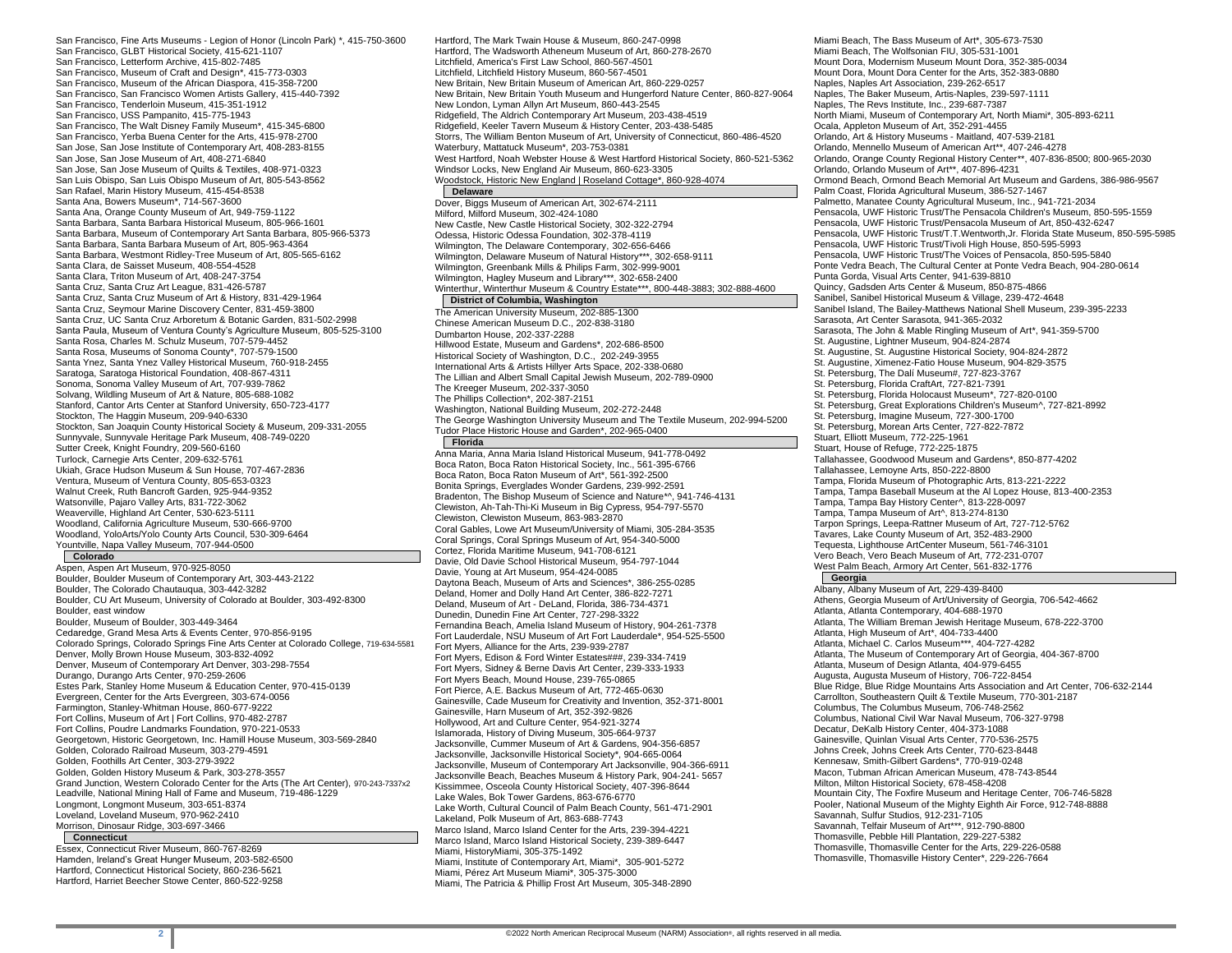| <b>Hawaii</b>                                                                                      | Louisville, Speed Art Museum*, 502-634-2700                                                                                                     |
|----------------------------------------------------------------------------------------------------|-------------------------------------------------------------------------------------------------------------------------------------------------|
| Holualoa, Donkey Mill Art Center, 808-322-3362                                                     | Maysville, Kentucky Gateway Museum Center, 606-564-5865                                                                                         |
| Honolulu, Hawaiian Mission Houses Historic Site and Archives, 808-447-3910                         | Owensboro, Owensboro Museum of Science and History, 270-687-2732                                                                                |
| Volcano, Volcano Art Center, 808-967-8222 (office);808-967-7565 (gallery)                          | Paducah, Yeiser Art Center, 270-442-2453                                                                                                        |
| Idaho                                                                                              | Paris, Hopewell Museum, 859-987-7274                                                                                                            |
| Boise, Boise Art Museum, 208-345-8330                                                              | Louisiana                                                                                                                                       |
| Coeur d'Alene, Museum of North Idaho, 208-664-3448                                                 | Alexandria, Alexandria Museum of Art, 318-443-3458                                                                                              |
| Idaho Falls, The Art Museum of Eastern Idaho, 208-524-7777                                         | Angola, The Angola Museum, 225-655-2592                                                                                                         |
| Illinois                                                                                           | Baton Rouge, Capitol Park - a Louisiana State Museum, 225-342-5414                                                                              |
| Barrington Hills, Perfume Passage Foundation, 224-888-8147                                         | Baton Rouge, Louisiana Art & Science Museum, 225-344-9478                                                                                       |
| Bloomington, McLean County Arts Center, 309-829-0011                                               | Baton Rouge, LSU Museum of Art, Shaw Center for the Arts, 225-389-7200                                                                          |
| Champaign, Krannert Art Museum, 217-333-1861                                                       | Jennings, Zigler Art Museum, 337-824-0114                                                                                                       |
| Chicago, American Writers Museum, 312-374-8790                                                     | Lafayette, Paul and Lulu Hilliard University Art Museum, 337-482-2278                                                                           |
| Chicago, Chicago History Museum**, 312-642-4600                                                    | Lafayette, Vermilionville Living History Museum and Folklife Park, 337-233-4077                                                                 |
| Chicago, DuSable Museum of African American History, 773-947-0600                                  | Madisonville, Lake Pontchartrain Basin Maritime Museum, 985-845-9200                                                                            |
| Chicago, The Richard H. Driehaus Museum, 312-482-8933                                              | Natchitoches, Louisiana Sports Hall of Fame and Northwest Louisiana History Museum                                                              |
| Chicago, The Museum of Contemporary Photography, Columbia College, 312-369-7104                    | - a Louisiana State Museum, 318-357-2492                                                                                                        |
| Chicago, Intuit: The Center for Intuitive and Outsider Art, 312-243-9088                           | New Orleans, 1850 House - a Louisiana State Museum, 504-524-9118                                                                                |
| Chicago, The Oriental Institute, 773-702-9507                                                      | New Orleans, Beauregard-Keyes Historic House & Garden, 504-523-7257                                                                             |
| Chicago, Pritzker Military Museum & Library, 312-374-9333                                          | New Orleans, Cabildo - a Louisiana State Museum, 504-568-6968                                                                                   |
| Chicago, Smart Museum of Art, University of Chicago, 773-702-0200                                  | New Orleans, Hermann-Grima/Gallier Historic Houses, 504-274-0750                                                                                |
| Elmhurst, Elmhurst Art Museum, 630-834-0202                                                        | New Orleans, The Historic New Orleans Collection, 504-523-4662                                                                                  |
| Evanston, Evanston Art Center, 847-475-5300                                                        | New Orleans, Longue Vue House and Gardens, 504-488-5488                                                                                         |
| Evanston, Mitchell Museum of the American Indian, 847-475-1030                                     | New Orleans, Madame John's Legacy - a Louisiana State Museum, 504-568-6968                                                                      |
| Freeport, Freeport Art Museum, 815-235-9755                                                        | New Orleans, New Orleans Jazz Museum - a Louisiana State Museum, 504-568-6993                                                                   |
| Mt. Vernon, Cedarhurst Center for the Arts, 618-242-1236                                           | New Orleans, New Orleans Museum of Art*, 504-658-4100                                                                                           |
| Peoria, Peoria Riverfront Museum, 309-686-7000                                                     | New Orleans, Newcomb Art Museum of Tulane University, 504-865-5328                                                                              |
| Skokie, Illinois Holocaust Museum & Education Center, 847-967-4800                                 | New Orleans, Ogden Museum of Southern Art, 504-539-9650                                                                                         |
| Springfield, Illinois State Museum, 217-782-7388                                                   | New Orleans, Presbytere - a Louisiana State Museum, 504-568-6968                                                                                |
| Springfield, Springfield Art Association of Edwards Place, 217-523-2631                            | Patterson, Wedell-Williams Aviation and Cypress Sawmill Museum - a Louisiana State                                                              |
| Indiana                                                                                            | Museum, 985-399-1268                                                                                                                            |
| Auburn, Auburn Cord Duesenberg Automobile Museum, 260-925-1444                                     | Thibodaux, E. D. White House - a Louisiana State Museum, 985-447-0915                                                                           |
| Bloomington, Monroe County History Center, 812-332-2517                                            | <b>Maine</b>                                                                                                                                    |
| Decatur, Adams County Historical Society, 260-724-3493                                             | Bangor, Zillman Art Museum - University of Maine, 207-581-3300                                                                                  |
| Evansville, Evansville Museum of Arts, History & Science, 812-425-2406                             | Bar Harbor, Abbe Museum, 207-288-3519                                                                                                           |
| Evansville, Evansville Wartime Museum, 812-424-7461                                                | Bath, Maine Maritime Museum, 207-443-1316                                                                                                       |
| Fort Wayne, Fort Wayne Museum of Art, 260-422-6467                                                 | Bethel, Maine Mineral & Gem Museum, 207-824-3036                                                                                                |
| Indianapolis, Indiana State Museum and Historic Sites**, 317-232-1637                              | Brunswick, Bowdoin College Museum of Art, 207-725-3275                                                                                          |
| Indianapolis, Kurt Vonnegut Museum and Library, 317-423-0391                                       | Brunswick, Pejepscot Historical Society, 207-729-6606                                                                                           |
| Indianapolis, Newfields**, 317-923-1331, discovernewfields.org                                     | Damariscotta, Lincoln County Historical Association Chapman-Hall House, 207-882-6817                                                            |
| Lafayette, Art Museum of Greater Lafayette, 765-742-1128                                           | Dresden, Lincoln County Historical Association   Pownalborough Court House, 207-882-6817                                                        |
| Lafayette, Haan Museum of Indiana Art, 765-742-6449                                                | Kennebunk, The Brick Store Museum, 207-985-4802                                                                                                 |
| Michigan City, Lubeznik Center for the Arts, 219-874-4900                                          | Livermore, Washburn-Norlands Living History Center, 207-897-4366                                                                                |
| Muncie, Minnetrista, 765-282-4848                                                                  | Portland, Maine Historical Society*, 207-774-1822                                                                                               |
| South Bend, South Bend Museum of Art, 574-235-9102                                                 | Portland, Portland Museum of Art, 207-775-6148                                                                                                  |
| Terre Haute, Swope Art Museum, 812-238-1676                                                        | Rockland, Farnsworth Art Museum*, 207-596-6457                                                                                                  |
| Vincennes, Red Skelton Museum of American Comedy, 812-888-4184                                     | Seal Cove, Seal Cove Auto Museum, 207-244-9242                                                                                                  |
| lowa                                                                                               | Searsport, Penobscot Marine Museum, 207-548-2529                                                                                                |
| Cedar Rapids, African American Museum of Iowa, 319-862-2101                                        | South Berwick, Historic New England   Hamilton House*, 207-384-2454                                                                             |
| Cedar Rapids, Cedar Rapids Museum of Art, 319-366-7503                                             | Wiscasset, Lincoln County Historical Association   Wiscasset Old Jail, 207-882-6817                                                             |
| Cedar Rapids, National Czech & Slovak Museum & Library, 319-362-8500                               | Maryland                                                                                                                                        |
| Davenport, Figge Art Museum, 563-326-7804                                                          | Annapolis, Hammond-Harwood House, 410-263-4683                                                                                                  |
| Decorah, Vesterheim Norwegian-American Museum, 563-382-9681                                        | Annapolis, Elizabeth Myers Mitchell Gallery (St. John's College), 410-626-2556                                                                  |
| Des Moines, Des Moines Art Center, 515-277-4405                                                    | Baltimore, The Baltimore Museum of Art*, 443-573-1700                                                                                           |
| Dubuque, Dubuque Museum of Art, 563-557-1851                                                       | Baltimore, Baltimore Museum of Industry, 410-727-4808                                                                                           |
| lowa City, University of Iowa Stanley Museum of Art, 319-335-1727                                  | Baltimore, Maryland Center for History and Culture, 410-685-3750                                                                                |
| Okoboji, Pearson Lakes Art Center, 712-332-7013                                                    | Baltimore, Reginald F. Lewis Museum of Maryland African American History                                                                        |
| Oskaloosa, Oskaloosa Art Center and Studios, 641-676-4694                                          | & Culture, 443-263-1800                                                                                                                         |
| Sioux City, Sioux City Art Center, 712-279-6272                                                    | Cambridge, Heritage Museums and Gardens of Dorchester, 410-228-7953                                                                             |
| Spencer, Arts on Grand, 712-262-4307                                                               | Colton's Point, St. Clement's Island Museum, 310-769-2222                                                                                       |
| Waterloo, Grout Museum District, 319-234-6357                                                      |                                                                                                                                                 |
|                                                                                                    | Easton, Academy Art Museum, 410-822-2787                                                                                                        |
|                                                                                                    | Edgewater, Historic London Town and Gardens, 410-222-1919                                                                                       |
| Waterloo, Waterloo Center for the Arts, 319-291-4490<br>Winterset, Iowa Quilt Museum, 515-462-5988 | Frederick, Heritage Frederick, 301-663-1188                                                                                                     |
| Kansas                                                                                             | Hagerstown, Washington County Museum of Fine Arts, 301-739-5727                                                                                 |
| Independence, Independence Historical Museum and Art Center, 620-331-3515                          | Havre de Grace, Havre de Grace Decoy Museum, 410-939-3739                                                                                       |
| Lawrence, Spencer Museum of Art, The University of Kansas, 785-864-4710                            | Hyattsville, Pyramid Atlantic Art Center, 301-608-9101                                                                                          |
| Manhattan, Marianna Kistler Beach Museum of Art, 785-532-7718                                      | Piney Point, Piney Point Lighthouse Museum & Historic Park, 301-994-1471                                                                        |
| Salina, Salina Art Center, 785-827-1431<br>Wichita, Ulrich Museum of Art, 316-978-3664             | St. Mary's City, Historic St. Mary's City Museum, 240-895-4990<br>Salisbury, The Ward Museum of Wildfowl Art/Salisbury University, 410-742-4988 |

#### Wichita, Wichita Art Museum, 316-268-4921 **Kentucky**

Bowling Green, National Corvette Museum, 270-781-7973 Cadiz, Janice Mason Art Museum, 270-522-9056 Covington, Behringer-Crawford Museum, 859-491-4003 Franklin, Gallery on the Square, 270-586-8055 Lexington, University of Kentucky Art Museum, 859-257-5716 Louisville, Crane House, The Asia Institute, Inc., 502-635-2240 Louisville, The Filson Historical Society, 502-635-5083 Louisville, Frazier History Museum, 502-753-1688

Frederick, Heritage Frederick, 301-663-1188 of Fine Arts, 301-739-5727  $h$ useum, 410-939-3739  $1-608-9101$ um & Historic Park, 301-994-1471 seum, 240-895-4990 Art/Salisbury University, 410-742-4988 Shady Side, Captain Avery Museum, 410-867-4486 **Massachusetts** Acton, Discovery Museum, 978-264-4200 x35 Adams, Susan B. Anthony Birthplace Museum, 413-743-7121 Amherst, Mead Art Museum, 413-542-2335 Andover, Addison Gallery of American Art, 978-749-4015 Arlington, Arlington Historical Society Museum & Jason Russell House, 781-648-4300 Arlington, Cyrus Dallin Art Museum, 781-641-0747 Beverly, Historic Beverly, 978-922-1186

Boston, Norma Jean Calderwood Gallery at the Boston Athenæum, 617-227-0270

Boston, McMullen Museum of Art, Boston College, 617-552-8587 Boston, Nichols House Museum, 617-227-6993 Brockton, Fuller Craft Museum, 508-588-6000 Brookline, Larz Anderson Auto Museum, 617-522-6547 Cambridge, Harvard Art Museums\*, 617-495-0534 Clinton, The Museum of Russian Icons\*, 978-598-5000 Concord, Concord Museum\*, 978-369-9763 Concord, Trustees | Old Manse, 978-369-3909 Cotuit, Cahoon Musuem of American Art, 508 428-7581\* Cummington, Trustees | William Cullen Bryant Homestead, 413-532-1631 Dedham, Dedham Museum & Archive, 671-326-1385 Dennis, Cape Cod Museum of Art, 508-385-4477 Duxbury, Duxbury Rural & Historical Society, 781-934-6106 Edgartown, Martha's Vineyard Museum, 508-627-4441 Fall River, Fall River Historical Society, 508-679-1071 Ext. 1 Falmouth, Highfield Hall & Gardens, 508-495-1878 Falmouth, Museums on the Green, 508-548-4857 Fitchburg, Fitchburg Art Museum, 978-345-4207 Framingham, Danforth Art Museum at Framingham State University, 508-215-5110 Gloucester, Cape Ann Museum, 978-283-0455 Gloucester, Maritime Gloucester, 978-281-0470 Harvard, The Trustees/Fruitlands Museum, 978-456-3924 x 289 Haverhill, The Museum of Printing, 978-686-1483 Hopkinton, Hopkinton Center for the Arts, 508-435-9222 Ipswich, Trustees | Castle Hill, 978-356-4351 Lenox, The Mount\*, 413-551-5111 Lexington, Lexington Arts & Crafts Society, 781-862-9696 Lexington, Lexington Historical Society, 781-862-1703 Lexington, Scottish Rite Masonic Museum & Library, 781-861-6559 Lincoln, The Trustees/deCordova Sculpture Park and Museum, 781-259-8355 Marblehead, Marblehead Museum, 781-631-1768 Mattapoisett, Mattapoisett Museum, 508-758-2844 Milton, Forbes House Museum, 617-696-1815 Milton, Historic New England | The Eustis Estate\*, 617-994-6600 Monterey, Bidwell House Museum, 413-528-6888 Needham, Needham History Center & Museum, 781-455-8860 New Bedford, New Bedford Art Museum/ArtWorks! 508-961-3072 New Bedford, New Bedford Whaling Museum, 508-997-0046 Newton, Jackson Homestead and Museum; Durant-Kenrick House, 617-796-1450 Northampton, Smith College Museum of Art, 413-585-2760 Oak Bluffs, Mariposa Museum, 508-338-2779 Pittsfield, Berkshire County Historical Society, 413-442-1793 Pittsfield, Berkshire Museum, 413-443-7171 Pittsfield, Hancock Shaker Village, 413-443-0188 Provincetown, Provincetown Art Association and Museum (PAAM), 508-487-1750 Salem, House of the Seven Gables, 978-744-0991 Salem, Peabody Essex Museum, 866-745-1876 Salem, Salem Arts Association, 978-745-4850 Sandwich, Heritage Museums & Gardens, 508-888-3300 South Grafton, Massachusetts State Police Museum and Learning Center, 508-839-0001 South Yarmouth, Cultural Center of Cape Cod, 508-394-7100 Springfield, Springfield Museums, 800-625-7738 Stockbridge, Berkshire Botanical Garden\*, 413-298-3926 Stockbridge, Norman Rockwell Museum, 413-298-4100 Stockbridge, Trustees | Naumkeag, 413-298-8138 Sturbridge, Old Sturbridge Village\*, 800-733-1830 Taunton, Old Colony History Museum, 508-822-1622 Waltham, Gore Place, 781-894-2798 Wellesley, Davis Museum at Wellesley College, 781-283-2354 Westford, Westford Museum of the Westford Historical Society, Inc, 978-692-5550 Winchester, The Griffin Museum of Photography, 781-729-1158 Williamstown, Clark Art Institute, 413-458-2303 Worcester, Worcester Art Museum\*, 508-799-4406

#### **Michigan**

Ann Arbor, Kelsey Museum of Archaeology, 734-764-9304 Ann Arbor, University of Michigan Museum of Art, 734-764-0395 Bloomfield Hills, Cranbrook Art Museum, 248-645-3320 Dearborn, Arab American National Museum, 313-582-2266 Detroit, Charles H. Wright Museum of African American History, 313-494-5872 Detroit, Detroit Institute of Arts, 313-833-7900 Detroit, Hellenic Museum of Michigan, 313-871-4100 Detroit, Museum of Contemporary Art Detroit, 313-832-6622 East Lansing, The Eli and Edythe Broad Art Museum, 517-884-4800 Flint, Flint Institute of Arts, 810-234-1695 Glen Arbor, Glen Arbor Arts Center, 231-334-6112 Grand Haven, Tri-Cities Historical Museum, 616-842-0700 Grand Rapids, Grand Rapids Art Museum\*, 616-831-1000 Holland, The Holland Area Arts Council, 616-396-3278 Holland, Holland Museum, 616 796 3321 Jackson, Ella Sharp Museum of Art History, 517-787-2933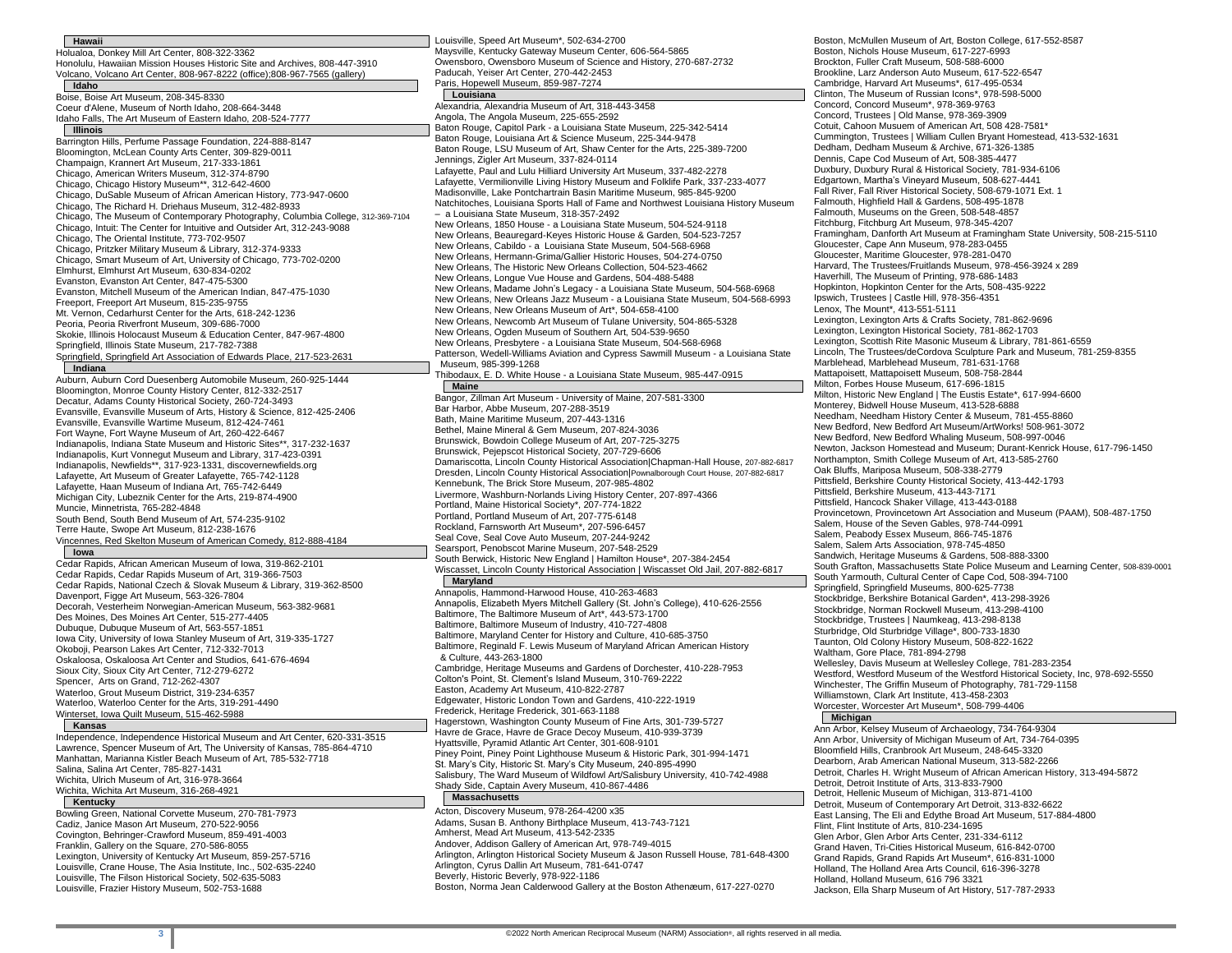Kalamazoo, Kalamazoo Institute of Arts\*, 269-349-7775 Leland, Leelanau Historical Society, 231-256-7475 Marquette, The DeVos Art Museum at Northern Michigan University, 906-227-2235 Muskegon, Muskegon Historic Sites, 231-722-7578 Muskegon, Muskegon Muskegon Heritage Museum of Business & Industry, 231-722-1363 Muskegon, Muskegon Museum of Art\*, 231-720-2570 Muskegon, Muskegon Museum of History & Science, 231-724-5522 Portage, Air Zoo\*, 866-524-7966 Rochester, Meadow Brook Hall, 248-364-6200 Rochester Hills, Rochester Hills Museum at Van Hoosen Farm, 248-656-4663 Rockford, Rockford Area Historical Society and Museum, 616-866-2235 Saginaw, Saginaw Art Museum, 989-754-2491 St. Ignace, Michilimackinac Historical Society, 231-590-1309 St. Joseph, Krasl Art Center, 269-983-0271 South Haven, Liberty Hyde Bailey Museum, 269-637-3251 Traverse City, Dennos Museum Center, 231-995-1055 University Center, Marshall M. Fredericks Sculpture Museum, 989-964-7125 Zeeland, Zeeland Historical Society/Dekker Huis Museum, 616-772-4079

### **Minnesota**

Grand Marais, The Gunflint Trail Historical Society, 218-388-9915 Minneapolis, The Minneapolis Institute of Art, 888-642-2787 Minneapolis, Museum of Russian Art\*\*\*, 612-821-9045 Minneapolis, Walker Art Center, 612-375-7600 Rochester, Rochester Art Center, 507-282-8629 Saint Paul, ComoFriends/Como Park Zoo and Conservatory, 651-487-8201 Shafer, Franconia Sculpture Park, 651-257-6668 Wyoming, Hallberg Center for the Arts, 651-272-5122

### **Mississippi**

Biloxi, Maritime and Seafood Industry Museum, 435-6320 Biloxi, Ohr-O'Keefe Museum of Art, 228-374-5547 Clarksdale, Delta Blues Museum, 662-627-6820 Jackson, Mississippi Museum of Art, 601-960-1515 Laurel, Lauren Rogers Museum of Art, 601-649-6374 Meridian, Mississippi Arts + Entertainment Experience (The MAX), 601-581-1550 Ocean Springs, Walter Anderson Museum of Art, 228-872-3164 Oxford, The University of Mississippi Museum and Historic Houses, 662-915-7073 Tupelo, GumTree Museum of Art, 662-844-2787

#### **Missouri**

Columbia, Boone County History & Culture Center, 573-303-4111 Columbia, Museum of Art and Archaeology, 573-882-3591 Fulton, National Churchill Museum, 573-592-5369 Kansas City, American Jazz Museum, 816-474-8463 Kansas City, Kemper Museum of Contemporary Art, 816-753-5784 Kansas City, The National Museum of Toys and Miniatures, 816-235-8000 Kansas City, The Nelson-Atkins Museum of Art, 816-751-1278 La Plata, American Passenger Rail Heritage Foundation, 660-956-0460 Saint Joseph, Robidoux Row Museum, 816-232-5861 Saint Joseph, Saint Joseph Museums, 816-232-8471 St. Louis, Carondelet Historical Society/Susan Blow Kindergarten Museum,314-481-6303 St. Louis, Contemporary Art Museum St. Louis\*\*, 314-535-0770 St. Louis, Laumeier Sculpture Park, 314-615-5278 St. Louis, Mildred Lane Kemper Art Museum\*\*, 314-935-4523 St. Louis, The Saint Louis Art Museum\*\*, 314-721-0072 Saint Louis, World Chess Hall of Fame, 314-367-9243 Springfield, Springfield Art Museum, 417-837-5700

# **Montana**

Billings, Yellowstone Art Museum, 406-256-6804 Great Falls, C.M. Russell Museum, 406-727-8787 Helena, Holter Museum of Art 406-442-6400 Kalispell, Hockaday Museum of Art, 406-755-5268 Lewistown, Lewistown Art Center, 406-535-8278 Missoula, The Historical Museum at Fort Missoula, 406-728-3476 Missoula, Missoula Art Museum, 406-728-0447

## **Nebraska**

Aurora, Plainsman Museum, 402-694-6531 David City, Bone Creek Museum of Agrarian Art, 402-367-4488 Kearney, Museum of Nebraska Art, 308-865-8559 Lincoln, International Quilt Museum, 402-472-6549 Lincoln, Sheldon Museum of Art, 402-472-2461 Norfolk, Norfolk Arts Center, 402-371-7199 Omaha, Joslyn Art Museum, 402-342-3300

## **Nevada**

Las Vegas, Burlesque Hall of Fame, 888-661-6465 Las Vegas, The Neon Museum\*, 702-387-6366 Reno, Nevada Museum of Art, 775-329-3333

#### **New Hampshire**

Concord, New Hampshire Historical Society, 603-228-6688 Enfield, Enfield Shaker Museum, 603-632-4346 Lebanon, AVA Gallery and Art Center, 603-448-3117

Manchester, Currier Museum of Art\*, 603-669-6144 Peterborough, Mariposa Museum & World Culture Center, 603-924-4555 Portsmouth, Historic New England | Langdon House\*, 603-436-3205 Portsmouth, Portsmouth Historical Society, 603-436-8433 Plymouth, Museum of the White Mountains, 603-535-3210 Tamworth, Remick Country Doctor Museum & Farm, 603-323-7591 Warner, New Hampshire Telephone Museum, 603-456-2234

# **New Jersey**

Bedminster, The Center for Contemporary Art, 908-234-2345 Camden, Battleship New Jersey Museum & Memorial^, 856-966-1652 Clinton, Hunterdon Art Museum, 908-735-8415 Farmingdale, The Historic Village at Allaire, 732-919-3500 Freehold, Monmouth County Historical Association, 732-462-1466 Holmdel, New Jersey Vietnam Veterans' Memorial & Museum, 732-335-0033 Lincroft, Center for Holocaust, Human Rights & Genocide Education (Chhange), 732-224-1889 Lincroft, The Monmouth Museum, 732-747-2266 Loveladies, Long Beach Island Foundation of the Arts & Sciences, 609-494-1241 Madison, Museum of Early Trades & Crafts, 973-377-2982 Medford, Woodford Cedar Run Wildlife Refuge, 856-983-3329 x107 Millville, Wheaton Arts and Cultural Center, 856-825-6800 Montclair, Montclair Art Museum, 973-746-5555 Montclair, The Montclair History Center, 973-744-1796 Morris Plains, The Stickley Museum at Craftsman Farms, 973-540-0311 Morristown, Macculloch Hall Historical Museum, 973-538-2404 ext. 10 Morristown, Morris County Historical Society, 973-267-3465 Morristown, Morris Museum\*, 973-971-3700 Newark, The Newark Museum, 973-596-6550 Princeton, Princeton University Art Museum, 609-258-3788 Summit, Visual Arts Center of New Jersey, 908-273-9121 Trenton, New Jersey State Museum 609-292-6464 Trenton, The Trenton City Museum at Ellarslie, 609-989-119 **New Mexico**

# Albuquerque, 516 ARTS, 505-242-1445

Albuquerque, Albuquerque Museum, 505-842-0111 Albuquerque, Maxwell Museum of Anthropology, 505-277-4405 Albuquerque, National Hispanic Cultural Center, 505-246-2261 Alcalde, Los Luceros Historic Property, 505-982-6366 Bernalillo, Coronado Historic Site, 505-867-5351 Bernalillo, Jemez Historic Site, 575-829-3530 Bonito River, Fort Stanton, 575-258-5702 Farmington, E3 Children's Museum & Science Center, 505-599-1425 Farmington, Farmington Museum, 505-599-1174 Farmington, Riverside Nature Center, 505-599-1422 Fort Sumner, Bosque Redondo Memorial at Fort Sumner, 575-355-2537 Las Cruces, New Mexico Farm and Ranch Heritage Museum, 575-522-4100 Lincoln, Lincoln Historic Site, 575-653-4372 Los Alamos, Los Alamos History Museum, 505-662-6272 Radium Springs, Fort Selden, 575-526-8911 Roswell, Roswell Museum, 575-624-6744 Santa Fe, El Rancho de las Golondrinas\*, 505-471-2261 Santa Fe, Georgia O'Keeffe Museum, 505-946-1000 Santa Fe, IAIA Museum of Contemporary Native Arts, 505-983-8900 Santa Fe, Museum of International Folk Art, 505-476-1200 Santa Fe, New Mexico History Museum/Palace of the Governors, 505-476-5200 Santa Fe, New Mexico Museum of Art, 505-476-5041 Santa Fe, Museum of Indian Arts & Culture, 505-476-1250 Santa Fe, SITE Santa Fe, 505-989-1199 Taos, Harwood Museum of Art of the University of New Mexico\*, 575-758-9826 Taos, Taos Art Museum at Fechin House\*, 575-758-2690 **New York**

Albany, Albany Institute of History & Art, 518-463-4478 Albany, Irish American Heritage Museum, 518-432-6598 Alfred, Alfred Ceramic Art Museum at Alfred University, 607-871-2421 Ballston Spa, Brookside Museum, 518-885-4000 Blue Mountain Lake, Adirondack Experience, 518-352-7311 Bronx, The Bronx Museum of the Arts, 718-681-6000 Brooklyn, Pioneer Works, 718-596-3001 Buffalo, Albright-Knox Art Gallery\*, 716-882-8700 Buffalo, Burchfield Penney Art Center/Buffalo State College, 716-878-6011 Canandaigua, Granger Homestead and Carriage Museum, 585-394-1472 Centerport, The Suffolk County Vanderbilt Museum and Planetarium, 631-854-5579 Cooperstown, The Fenimore Art Museum /The Farmers' Museum, 607-547-1400 Corning, The Corning Museum of Glass, 800-732-6845 Corning, The Rockwell Museum, 607-937-5386 Cortland, Cortland County Historical Society, 607-756-6071 Coxsackie, Greene County Historical Society, 518-731-6490 Derby, Frank Lloyd Wright's Graycliff, 716-947-9217 East Hampton, Guild Hall of East Hampton, 631-324-0806 East Meredith, Hanford Mills Museum, 607-278-5744

Elizabethtown, Adirondack History Museum/Essex County Historical Society, 518-873-6466 Elmira, Arnot Art Museum, 607-734-3697 Elmira, Chemung County Historical Society, 607-734-4167 Garrison, Boscobel House and Gardens, 845-265-3638 Ghent, Art Omi, 518-392-4747 Glen Cove, Garvies Point Museum and Preserve, 516-571-8010 Glen Cove, The Holocaust Memorial and Tolerance Center of Nassau County, 516-571-8040 Glens Falls, The Hyde Collection, 518-792-1761 Glens Falls, World Awareness Children's Museum, 518-793-2773 Grahamsville, Time and the Valleys Museum, 845-985-7700 Hammondsport, Finger Lakes Boating Museum, 607-569-2222 Hempstead, Hofstra University Museum of Art, 516-463-5672 Howes Cave, Iroquois Museum, 518-296-8949 Hudson, FASNY Museum of Firefighting, 518-822-1875 Huntington, Heckscher Museum of Art, 631-351-3250 Ithaca, Cornell Botanical Gardens, 607-255-2400 Ithaca, Herbert F. Johnson Museum of Art/Cornell University, 607-255-6464 Katonah, Katonah Museum of Art, 914-232-9555 Kinderhook, Columbia County Historical Society, 518-758-9265 Lake Placid, Lake Placid-North Elba Historical Society, 518-523-1608 Long Island City, The Noguchi Museum, 718-204-7088 New Lebanon, Shaker Museum, 518-794-9100 New Paltz, Samuel Dorsky Museum of Art/SUNY at New Paltz, 845-257-3844 New York, American Folk Art Museum, 212-265-1040 New York, The Asia Society, 212-288-6400 New York, Bard Graduate Center, 212-501-3000 New York, China Institute, 212-744-8181 New York, The Drawing Center, 212-219-2166 New York, El Museo del Barrio, 212-831-7272 New York, The Frick Collection, 212-288-0700 New York, Leslie-Lohman Museum Art, 212-431-2609 New York, Museum of American Finance, 212-908-4110 New York, Museum of American Illustration, 212-838-2560 New York, Museum of Arts and Design, 212-299-7777 New York, Museum of Chinese in America, 212-619-4785 New York, Museum of the City of New York, 212-534-1672 New York, The One Club, 212-979-1900 New York, The Paley Center for Media, 212-621-6600 New York, Rubin Museum of Art, 212-620-5000 New York, Salmagundi Club, 212-255-7740 New York, The Studio Museum in Harlem, 212-864-4500 Nyack, Edward Hopper House Art Center, 845-664-0165 Ogdensburg, Frederic Remington Art Museum, 315-393-2425 Oneida, Oneida Community Mansion House, 315-363-0745 Oswego, H. Lee White Maritime Museum, 315-342-0480 Oyster Bay, Planting Fields Foundation, 516-922-8684 Peekskill, Hudson Valley MOCA, 914-788-0100 Purchase, Neuberger Museum of Art, 914-251-6100 Riverhead, East End Arts, 631-727-0900 Rochester, George Eastman Museum\*\*, 585-327-4800 Rochester, Memorial Art Gallery, 585-276-8900 Roslyn, Nassau County Museum of Art\*, 516-484-9338 Salamanca, Seneca-Iroquois National Museum, 716-945-1760 Saranac Lake, The Saranac Laboratory Museum, 518-891-4606 Saratoga Springs, National Museum of Racing and Hall of Fame, 518-584-0400 Saratoga Springs, Saratoga Automobile Museum, 518-587-1935 Saratoga Springs, Saratoga Springs Preservation Foundation, 518-587-5030 Saratoga Springs, Tang Teaching Museum at Skidmore College, 518-580-8080 Schoharie, Old Stone Fort Museum, 518-295-7192 Seneca Falls, Seneca Falls Heritage and Tourism Center, 315-568-1510 Setauket, Gallery North, 631-751-2676 Stony Brook, The Long Island Museum, 631-751-0066 Syracuse, Everson Museum of Art, 315-474-6064 Utica, Munson-Williams-Proctor Arts Institute\*, 315-797-0000 Warwick, The Town of Warwick Historical Society 845-986-3236 Water Mill, Parrish Art Museum\*, 631-283-2118 White Plains, ArtsWestchester, 914-428-4220 Woodstock, Woodstock Artists Association and Museum, 845-679-2940 Yonkers, Hudson River Museum, 914-963-4550

### **North Carolina**

Asheville, Asheville Art Museum\*, 828-253-3227 Blowing Rock, Blowing Rock Art & History Museum, 828-295-9099 Boone, Turchin Center for the Visual Arts/Appalachian State University, 828-262-3017 Chapel Hill, Ackland Art Museum, 919-966-5736; 919-962-0837 Charlotte, Bechtler Museum of Modern Art\*\*, 704-353-9200 Charlotte, The Mint Museum\*\*, 704-337-2000 Cherokee, Museum of the Cherokee Indian, 828-497-3481 Durham, The Nasher Museum of Art/Duke University\*, 919-684-5135 Greenville, The Greenville Museum of Art, 252-758-1946 Highlands, The Bascom, 828-526-4949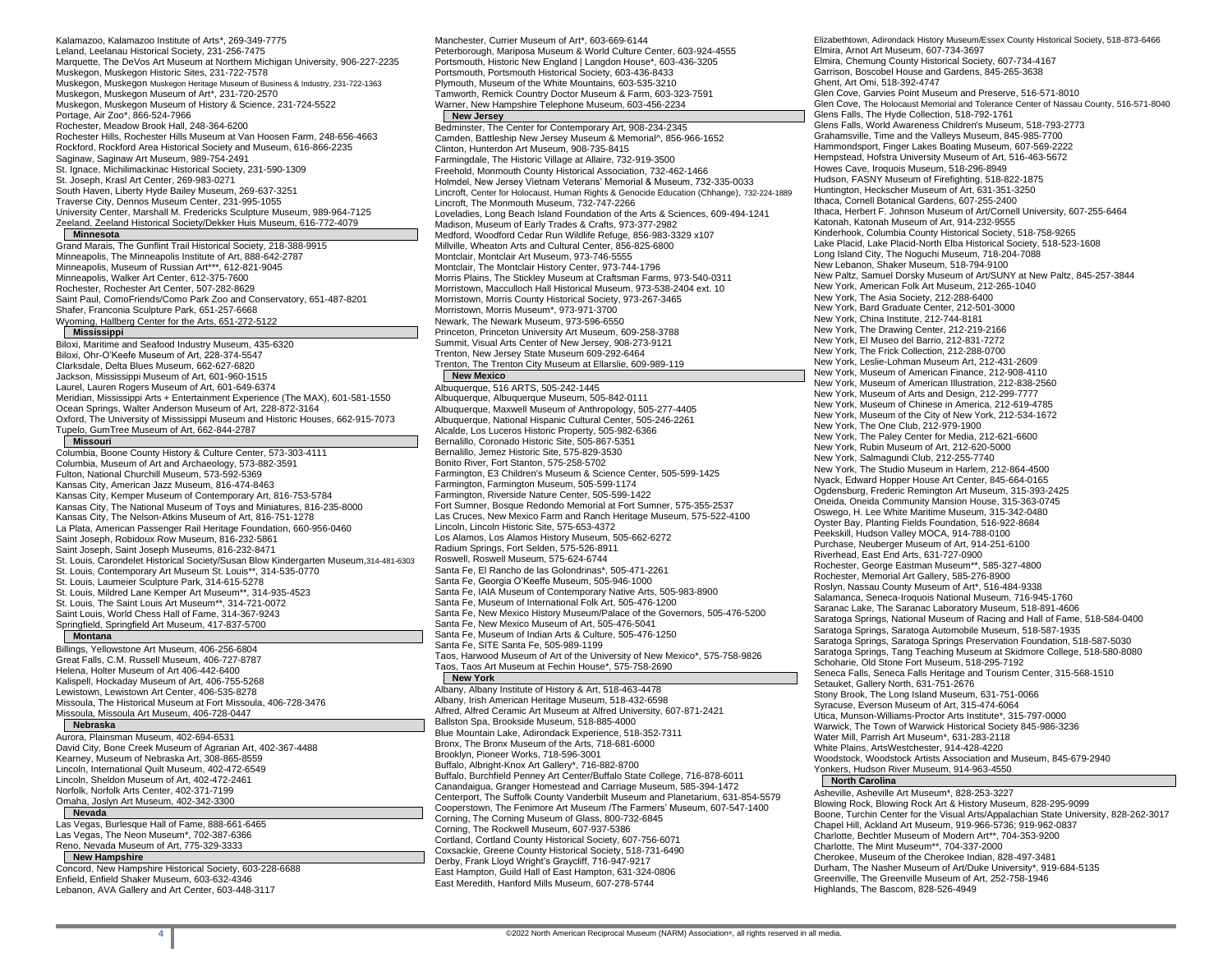Newton, Southeastern Narrow Gauge & Shortline Museum, 980-858-4266 Raleigh, Joel Lane Museum House, Inc. \*\*, 919-833-3431 Raleigh, North Carolina Museum of Art\*, 919-839-6262 Raleigh, North Carolina Museum of History\*\*\*, 919-814-7000 Salisbury, Waterworks Visual Arts Center, 704-636-1882 Statesville, Iredell Museums, 704-873-4734 Tryon, Tryon Arts and Crafts School, 828-859-8323 Wilmington, Cameron Art Museum, 910-395-5999 Wilmington, Cape Fear Museum, 910-798-4370 Winston-Salem, Lam Museum of Anthropology, Wake Forest University, 336-758-5282 Winston-Salem, Reynolda House Museum of American Art\*\*, 336-758-5150 **North Dakota**

Fargo, Plains Art Museum, 701-551-6100 Jamestown, National Buffalo Museum, 701-252-8648

### **Ohio**

Akron, Hower House Museum ̶ The University of Akron, 330-972-6909 Akron, Stan Hywet Hall & Gardens\*\*\*, 330-836-5533 Athens, Kennedy Museum of Art, 740-593-0952 Beachwood, Maltz Museum of Jewish Heritage, 216-593-0575 Cincinnati, American Sign Museum, 513-541-6366 Cincinnati, Cincinnati Art Museum, 513-721-ARTS Cincinnati, Contemporary Arts Center, 513-345-8422 Cincinnati, Taft Museum of Art\*\*\*, 513-241-0343 Cleveland, Cleveland Museum of Art, 216-707-2266 Cleveland, Cleveland Museum of Natural History\*\*\*, 216-231-4600 Cleveland, Dunham Tavern Museum, 216-431-1060 Cleveland, Holden Forests & Gardens: Cleveland Botanical Garden\*\*\*, 216-721-1600 Cleveland, Museum of Contemporary Art moCa Cleveland, 216-421-8671 Cleveland, Rock and Roll Hall of Fame & Museum, 216-515-8425 Cleveland, Western Reserve Historical Society, 216-721-5722 Columbus, Columbus Museum of Art\*\*, 614-221-6801: 614-221-4848 (24-hr info) Columbus, Ohio Designer Craftsmen/Ohio Craft Museum\*\*, 614-486-4402 Columbus, Ohio History Center & Ohio Village\*\*\*, 614-297-2332 Columbus, Wexner Center for the Arts/Ohio State University, 614-292-0330 Dayton, The Dayton Art Institute, 937-223-5277 Fremont, Rutherford B. Hayes Presidential Library & Museums\*, 419-332-2081 Granville, Robbins Hunter Museum, 740-587-0430 Hamilton, Pyramid Hill Sculpture Park & Museum, 513-868-8336 Kirtland, Holden Forests & Gardens: Holden Arboretum\*\*\*, 440-946-4400 Lebanon, Warren County Historical Society, 513-932-1817 Mansfield, Kingwood Center Gardens, 419-522-0211 Mansfield, Mansfield Art Center, 419-756-1700 Newark, The Works: Ohio Center for History, Art & Technology, 740-349-9277 Oxford, Miami University Art Museum, 513-529-2232 Portsmouth, Southern Ohio Museum and Cultural Center, 740-354-5629 Springfield, The Heritage Center: Clark County Historical Society, 937-324-0657 Springfield, The Springfield Museum of Art, 937-325-4673 Springfield, The Westcott House, 937-327-9291 Toledo, Toledo Museum of Art, 419-255-8000 Urbana, Champaign Aviation Museum, 937-652-4710 Youngstown, The Butler Institute of American Art, 330-743-1107 Zanesville, Zanesville Museum of Art, 740-452-0741

#### **Oklahoma**

Bartlesville, Price Tower Arts Center, 918-336-4949 Bartlesville, Woolaroc Museum & Wildlife Preserve, 918-336-0307 Broken Arrow, The Museum Broken Arrow, 918-258-2616 Claremore, Will Rogers Memorial Museums, 918-341-0719 Duncan, Chisholm Trail Heritage Center, 580-252-6692 Edmond, Edmond Historical Society & Museum, 405-340-0078 Grove, Har-Ber Village Museum, 918-786-6446 Idabel, The Museum of the Red River, 580-286-3616 Muskogee, Three Rivers Museum, 918-686-6624 Norman, Fred Jones Jr. Museum of Art, 405-325-3272 Oklahoma City, National Cowboy & Western Heritage Museum, 405-640-3866 Oklahoma City, Oklahoma City Museum of Art\*\*\*, 405-236-3100 Oklahoma City, Oklahoma Contemporary Arts Center\*\*, 405-951-0000 Ponca City, Ponca City Art Association, Inc., 580-765-9746 Shawnee, Mabee-Gerrer Museum of Art, 405-878-5300 Stillwater, Oklahoma State University Museum of Art, 405-744-2780 Stillwater, Stillwater History Museum at the Sheerar, 405-377-0359 Tulsa, 108|Contemporary, 918-895-6302 Tulsa, Gilcrease Museum, 918-596-2700 Tulsa, Philbrook Museum of Art\*, 918-749-7941; 800-324-7941 Tulsa, Tulsa Air and Space Museum & Planetarium, 918-834-9900 Tulsa, Tulsa Historical Society and Museum, 918-712-9484 **Oregon**

Albany, Albany Regional Museum, 541-967-7122 Ashland, Schneider Museum of Art, 541-552-6245 Baker City, Crossroads Carnegie Art Center, 541-523-5369 Brookings, Manley Art Center, 541-469-1807 Coos Bay, Coos History Museum & Maritime Collection, 541-756-6320 Corvallis, The Arts Center, 541-754-1551 Eugene, Jordan Schnitzer Museum of Art/University of Oregon, 541-346-3027 Eugene, Shelton McMurphey Johnson House, 541-484-0808 Eugene, University of Oregon Museum of Natural and Cultural History, 541-346-3024 Newport, Lincoln County Historical Society|Pacific Maritime Heritage Center, 541-265-7509 Newport, Oregon Coast Council for the Arts, 541-265-2787 Ontario, Four Rivers Cultural Center & Museum, 541-889-8191 Pendleton, Tamástslikt Cultural Institute, 541-429-7700 Philomath, Benton County Historical Society, 541-929-6230 Salem, Hallie Ford Museum of Art, Willamette University, 503-370-6855 Salem, Deepwood Museum & Gardens, 503-363-1825 Warm Springs, The Museum At Warm Springs, 541-553-3331 **Pennsylvania**

Allentown, Allentown Art Museum\*, 610-432-4333 Allentown, America On Wheels Museum, 610-432-4200 Bethlehem, Historic Bethlehem Museums & Sites, 610-882-0450 Bethlehem, National Museum of Industrial History, 610-694-6644 Bryn Athyn, Glencairn Museum, 267-502-2600 Chadds Ford, The Brandywine River Museum of Art\*\*\*, 610-388-2700 Doylestown, James A. Michener Art Museum\*, 215-340-9800 Easton, Northampton County Historical & Genealogical Society, 610-253-1222 Elizabethtown, Winters Heritage House Museum, 717-367-4672 Elkins Park, Beth Sholom Synagogue Visitor Center, 215-887-1342 Erie, Erie Art Museum, 814-459-5477 Greensburg, The Westmoreland Museum of American Art, 724-837-1500 Hanover, Hanover Area Historical Society, 717-632-3207 Harrisburg, Susquehanna Art Museum, 717-233-8668 Lancaster, The Demuth Museum, 717-299-9940 Lancaster, Lancaster Museum of Art, 717-394-3497 Lancaster, LancasterHistory.org, 717-392-4633 Lancaster, Pennsylvania Guild of Craftsmen, 717-431-8706 Meadville, The Baldwin-Reynolds House Museum, 814-333-9882 Media (greater Philadelphia region), Tyler Arboretum, 610-566-9134 New Castle, Arts & Education at the Hoyt, 724-652-2882 Philadelphia, African American Museum in Philadelphia\*\*\*, 215-574-0380 Philadelphia, Eastern State Penitentiary\*\*\*, 215-236-3300 Philadelphia, Ebenezer Maxwell Mansion, 215-438-1861 Philadelphia, The Fabric Workshop and Museum, 215-561-8888 Philadelphia, Independence Seaport Museum\*\*, 215-413-8655 Philadelphia, Institute of Contemporary Art/University of Pennsylvania, 215-898-5911 Philadelphia, Laurel Hill Cemetery\*, 215-228-8200 Philadelphia, Museum of the American Revolution\*\*, 215-253-6731 Philadelphia, National Constitution Center\*\*, 215-409-6600 Philadelphia, National Liberty Museum, 215-925-2800 Philadelphia, Pennsylvania Academy of the Fine Arts\*\*, 215-972-7600 Philadelphia, Philadelphia's Magic Gardens, 215-733-0390 Philadelphia, Philadelphia Society for the Preservation of Landmarks: Grumblethorpe Historic House and Garden, 215-843-4820 Hill-Physick House, 215-925-7866 Historic Waynesborough, 610-647-1779 Powel House, 215-627-0364 Philadelphia, The Print Center, 215-735-6090 Philadelphia, The Rosenbach, 215-732-1600 Philadelphia, Simeone Automotive Museum, 215-365-7233 Philadelphia, Penn Museum (University of Pennsylvania Museum of Archaeology and Anthropology)\*\*, 215-898-4000 Philadelphia, Wagner Free Institute of Science, 215-763-6529 Philadelphia, Woodmere Art Museum, 215-247-0476 Philadelphia, Wyck Historic House, Garden, and Farm, 215-848-1690

Pittsburgh, The Frick Pittsburgh\*\*, 412-371-0600 Pittsburgh, Mattress Factory\*\*, 412-231-3169 Philadelphia, Weitzman National Museum of American Jewish History\*\*\*, 215-923-3811 Reading, Reading Public Museum^, 610-371-5850 Scranton, Everhart Museum of Natural History, Science & Art, 570-346-7186 Valley Forge, Valley Forge National Historical Park, 610-783-1073 West Chester, Chester County History Center, 610-692-4800 Wilkes Barre, Sordoni Art Gallery at Wilkes University, 570-408-4325 Williamsport, Thomas T. Taber Museum, 570-326-3326 **Rhode Island**

Bristol, Blithewold Mansion, Gardens & Arboretum, 401-253-2707 East Greenwich, New England Wireless and Steam Museum, 401-885-0545 Jamestown, Historic New England | Watson Farm\*, 401-423-0005 Newport, Audrain Automobile Museum, 401-856-4422 Newport, Newport Art Museum & Art Association, 401-848-8200 Newport, The Preservation Society of Newport County, 401-847-1000 Providence, Providence Athenaeum, 401-421-6970 Providence, Rhode Island Historical Society John Brown House Museum, 401-273-7507 Woonsocket, Rhode Island Historical Society Museum of Work & Culture, 401-769-9675 **South Carolina** Charleston, Drayton Hall Preservation Trust, 843-769-2600 Charleston, Gibbes Museum of Art, 843-722-2706 Charleston, Halsey Institute of Contemporary Art, 843-953-4422 Charleston, South Carolina Historical Society Museum, 843-723-3225 Columbia, Columbia Museum of Art\*, 803-799-2810 Columbia, South Carolina Confederate Relic Room & Military Museum, 803-737-8094 Columbia, South Carolina State Museum, 803-898-4978 Fort Mill, Fort Mill History Museum, 803-802-3646 Greenville, Bob Jones University Museum & Gallery, 864-770-1331 Greenville, Sigal Music Museum, 864-520-8807 Greenville, Upcountry History Museum, 864-467-3100 Myrtle Beach, Franklin G. Burroughs-Simeon B. Chapin Art Museum, 843-238-2510 Rock Hill, Culture & Heritage Museums, 803-329-2121 Rock Hill, Historic Rock Hill, 803-329-1020 Sumter, Sumter County Gallery of Art, 803-775-0543 Sumter, Sumter County Museum, 803-775-0908 **South Dakota** Brookings, South Dakota Art Museum, 605-688-5423 Deadwood, Adams Museum, 605-578-1714 Deadwood, Historic Adams House, 605-578-3724 Deadwood, The Days of '76 Museum, 605-578-1657 Mitchell, Mitchell Prehistoric Indian Village, 605-996-5473 Rapid City, The Journey Museum, 605-394-6923 Vermillion, National Music Museum, 605-658-3450 **Tennessee** Chattanooga, Hunter Museum of American Art, 423-267-0968 Chattanooga, The International Towing & Recovery Museum, 423-267-3132 Clarksville, Customs House Museum & Cultural Center, 931-648-5780 Cleveland, Museum Center at 5ive Points, 423-339-5745 Knoxville, Knoxville Museum of Art, 865-525-6101 Memphis, The Dixon Gallery and Gardens\*\*, 901-761-5250 Memphis, Memphis Brooks Museum of Art\*, 901-544-6200 Memphis, The National Civil Rights Museum at the Lorraine Motel, 901-521-9699 Nashville, Frist Center for the Visual Arts, 615-744-3325 Rugby, Historic Rugby, 423-628-2441 Ext. 1 **Texas** Abilene, The Grace Museum, 325-673-4587 Albany, The Old Jail Art Center, 325-762-2269 Angleton, Brazoria County Historical Museum, 979-864-1208 Austin, Blanton Museum of Art\*\*/University of Texas at Austin, 512-471-7324 Austin, Bullock Texas State History Museum\*\*, 512-936-8746 Austin, The Contemporary Austin\*\*\*, 512-495-9224 Austin, Harry Ransom Center, 512-471-8944 Austin, Neill-Cochran House Museum, 512-478- 2335 Austin, Texas Military Forces Museum, 512-782-5659 Austin, Umlauf Sculpture Garden & Museum, 512-445-5582 Austin, Women & Their Work, 512-477-1064 Bandera, Frontier Times Museum, 830-796-3864 Beaumont, Art Museum of Southeast Texas, 409-832-3424 Belton, Bell County Museum, 254-933-5243 Brownsville, Brownsville Museum of Fine Art, 956-542-0941 Buffalo Gap, Taylor County History Center, 325-572-3365 Canyon, Panhandle-Plains Historical Museum, 806-651-2244 Clifton, Bosque Museum, 254-675-3820 Corpus Christi, Art Museum of South Texas, 361-825-3500 Cuero, Cuero Heritage Museum, 361-485-8090 Cuero, Pharmacy & Medical Museum of Texas, 361-485-8090 Dallas, Dallas Heritage Village, 214-413-5141 Dallas, Dallas Holocaust Museum/Center for Education and Tolerance, 214-741-7500 Dallas, Nasher Sculpture Center\*\*, 214-242-5100 Denton, The Greater Denton Arts Council, 940-382-2787 Dripping Springs, Dr. Pound Farmstead, 512-858-2030 El Paso, El Paso Museum of Art, 915-212-0300 Fort Davis, McDonald Observatory, 432-426-3640 Fort Worth, Kimbell Art Museum\*\*\*, 817-332-8451 Fort Worth, Modern Art Museum of Fort Worth\*\*\*, 817-738-9215 Fort Worth, National Cowgirl Museum and Hall of Fame, 817-336-4475 Galveston, The Bryan Museum, 409-632-7685 Galveston, Galveston Railroad Museum, 409-765-5700 Houston, Center for African American Military History, 713-942-8920 Houston, Contemporary Arts Museum Houston, 713-284-8270 Houston, The Heritage Society, 713-655-1912 Houston, Holocaust Museum Houston, 713-942-8000 Houston, Houston Center for Contemporary Craft, 713-529-4848

Houston, Houston Maritime Center, 713-666-1910 Houston, Lawndale Art Center, 713-528-5858

Providence, Museum of Art, Rhode Island School of Design, 401-454-6500